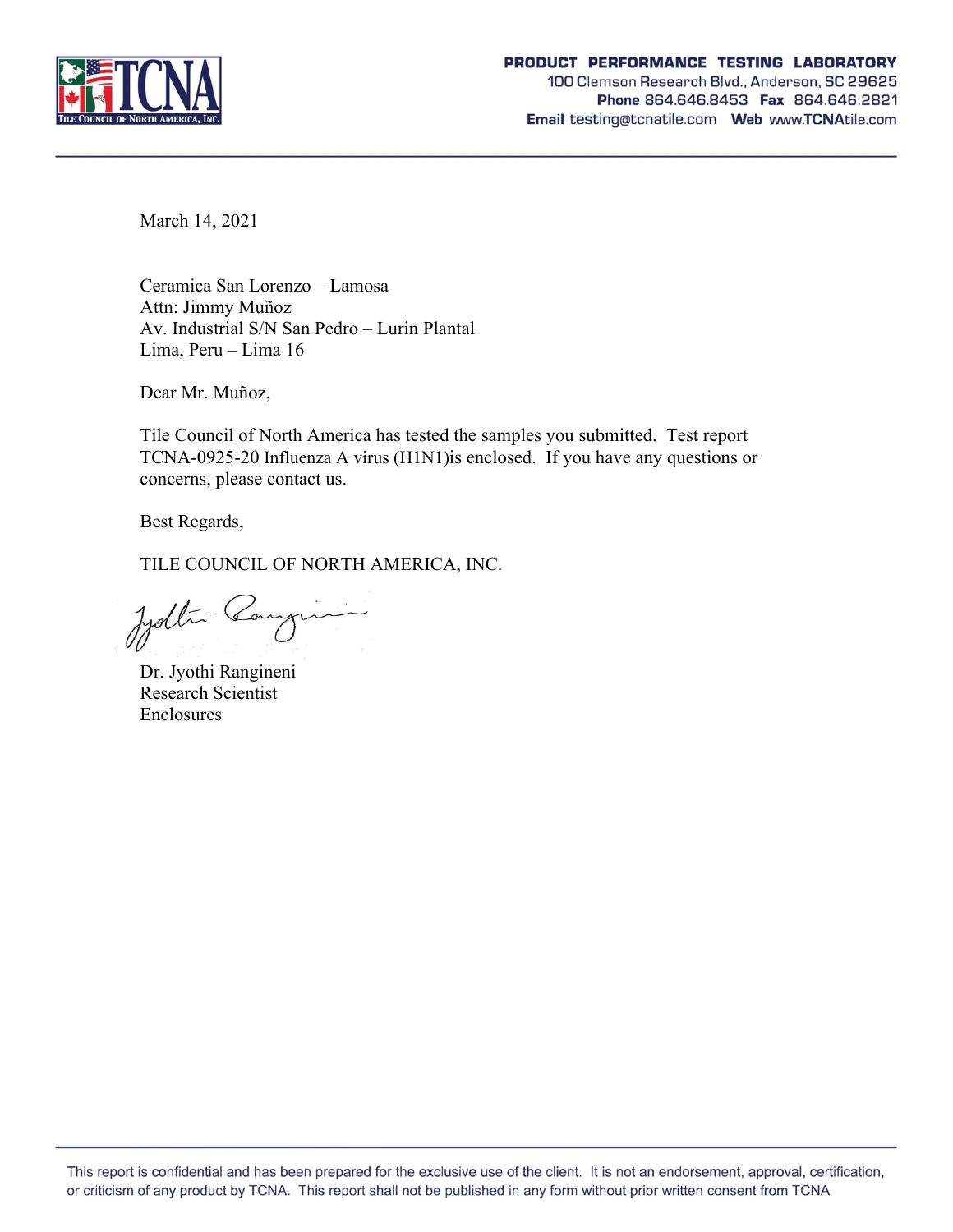

| <b>TCNA TEST REPORT NUMBER:</b>                                                                                                                                                                   | <b>TCNA-0925-20</b>                  | <b>PAGE: 1 OF 3</b>                                                           |  |  |  |
|---------------------------------------------------------------------------------------------------------------------------------------------------------------------------------------------------|--------------------------------------|-------------------------------------------------------------------------------|--|--|--|
| <b>TEST REQUESTED BY:</b>                                                                                                                                                                         | Lima, Peru $-$ Lima 16               | Ceramica San Lorenzo – Lamosa<br>Av. Industrial S/N San Pedro - Lurin Plantal |  |  |  |
| <b>TEST SUBJECT MATERIAL:</b>                                                                                                                                                                     |                                      | Identified by client as: "MADERA TRATADA"                                     |  |  |  |
| <b>TEST DATE:</b>                                                                                                                                                                                 | $2/1/2021 - 3/14/2021$               |                                                                               |  |  |  |
| <b>TEST PROCEDURE:</b><br>ISO 21702:2019 Measurement of antiviral activity on plastics and other non-porous surfaces. Test<br>method was modified to test with viruses – Influenza A virus (H1N1) |                                      |                                                                               |  |  |  |
| <b>TEST CONDITIONS:</b>                                                                                                                                                                           |                                      |                                                                               |  |  |  |
| Test sample size:                                                                                                                                                                                 | $50 \text{ mm} \times 50 \text{ mm}$ |                                                                               |  |  |  |
| Sterilization of samples:                                                                                                                                                                         |                                      | UV sterilization for 15 minutes                                               |  |  |  |

Test viruses and cell lines:

Virus | Cell line Influenza A virus (H1N1) (ATCC® VR-1469) MDCK (NBL-2) (ATCC CCL-34)

Volume of test suspension applied on

test sample: 0.4 mL Infectivity titer of virus: Environmental conditions for contact time: Temperature at  $25^{\circ}C \pm 1$ 

 $10^6$  TCID50/mL  $RH \ge 90\%$ 

This report is confidential and has been prepared for the exclusive use of the client. It is not an endorsement, approval, certification, or criticism of any product by TCNA. This report shall not be published in any form without prior written consent from TCNA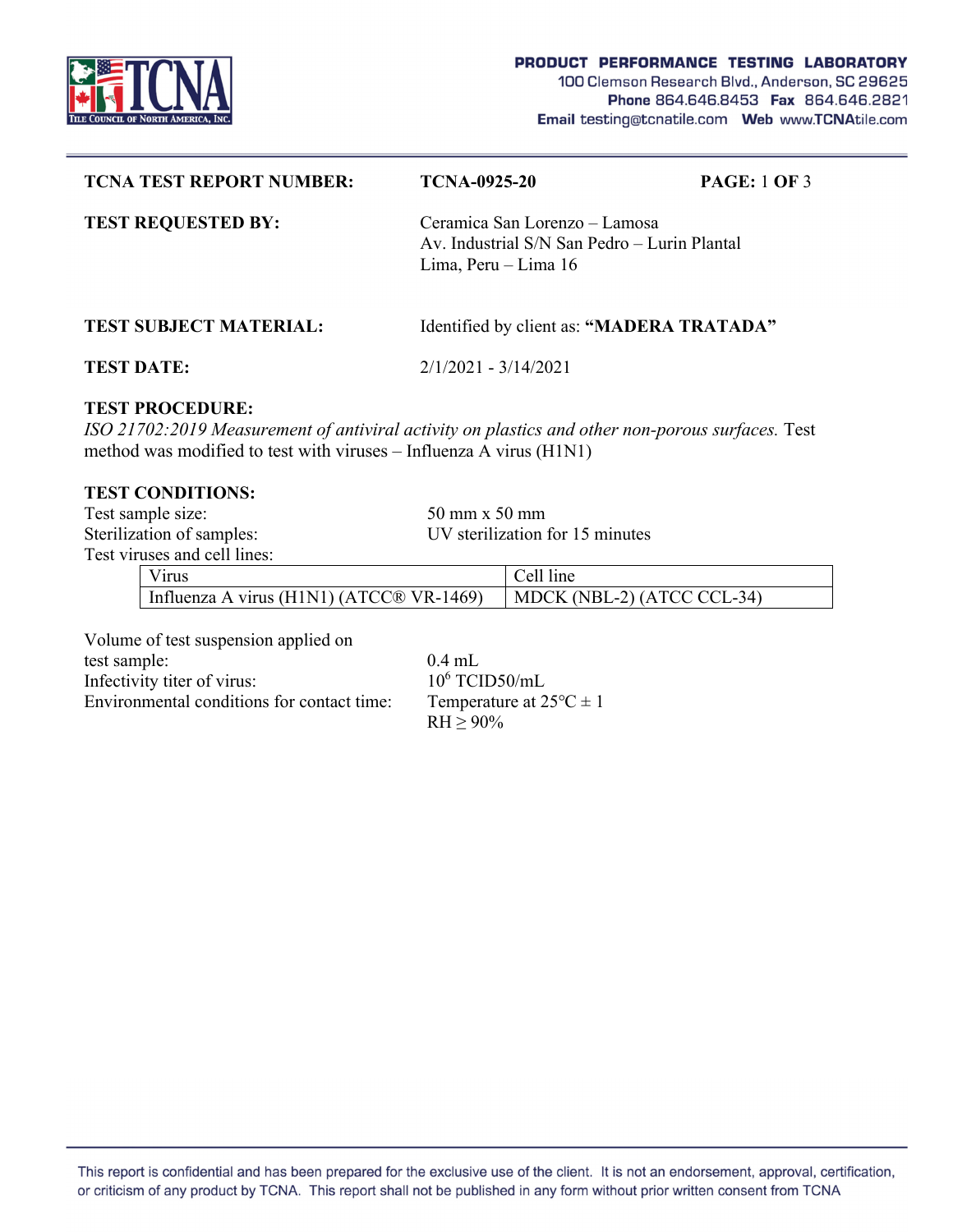

## **TCNA TEST REPORT NUMBER: TCNA-0925-20 PAGE:** 2 **OF** 3

## **Test Results:** Results of testing performed on **MADERA TRATADA** with Human Coronavirus 229E

| Sample   | Virus                       | Cell<br>line | Infectivity titer<br>TCID50/mL | Contact<br>time  | Percentage<br>Reduction<br>$(\%)^*$ |
|----------|-----------------------------|--------------|--------------------------------|------------------|-------------------------------------|
|          |                             |              |                                |                  |                                     |
| Sample 1 | Influenza A virus<br>(H1N1) | <b>MDCK</b>  | TCID $10^6$ /mL                | 24 <sub>hr</sub> | 99.9%                               |
| Sample 2 |                             |              |                                |                  | 99.9%                               |
| Sample 3 |                             |              |                                |                  | 99.9%                               |

 \*Percentage reduction calculated per infectivity titer recovered from the glass samples after 24 hours of contact time with virus

This report is confidential and has been prepared for the exclusive use of the client. It is not an endorsement, approval, certification, or criticism of any product by TCNA. This report shall not be published in any form without prior written consent from TCNA